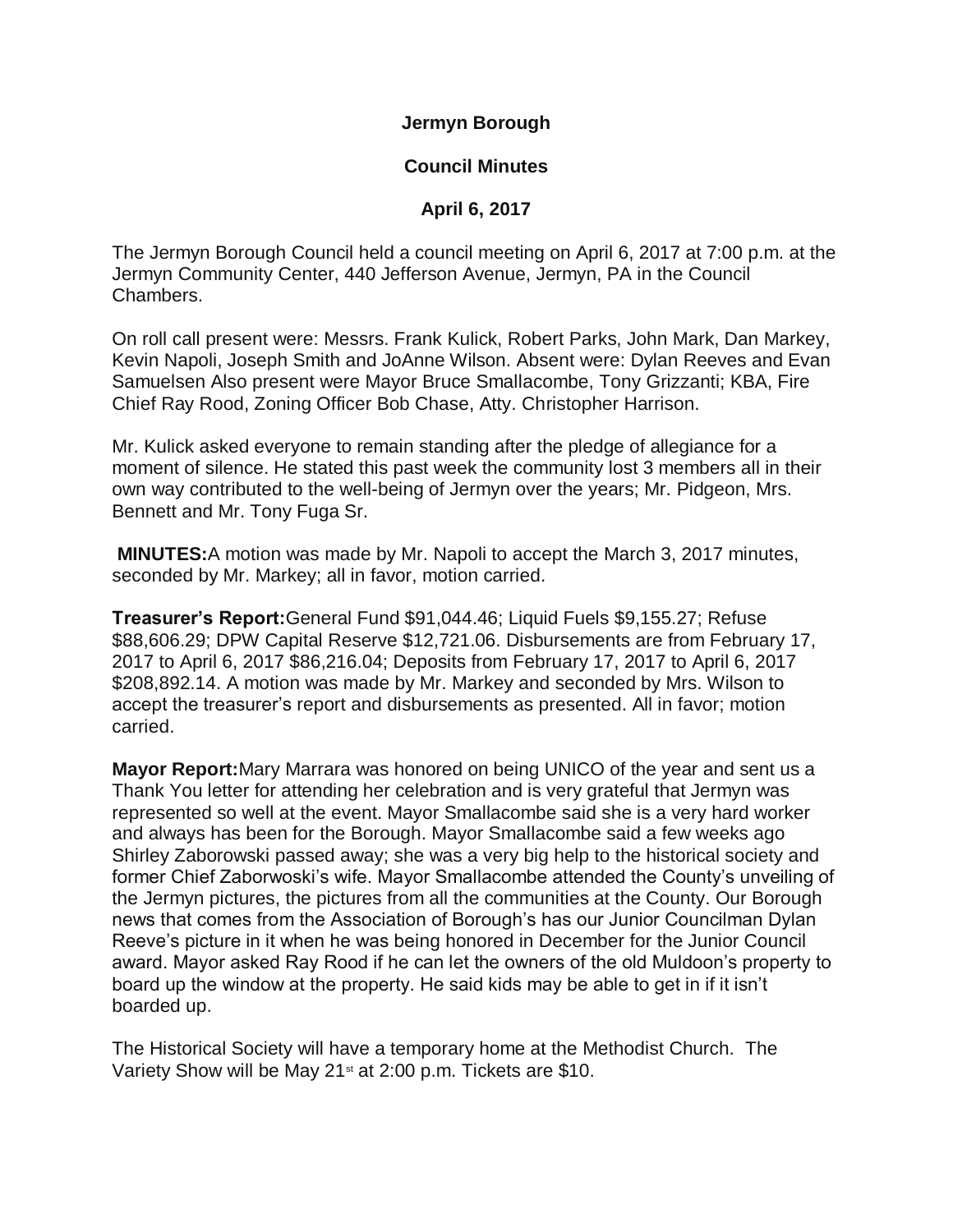Mayor thanked the Windsor for donating 10% of proceeds for the Jermyn Sports.

The Events Committee will be getting ready for Spring planting and putting their Flower pots out. The Crime Watch 5k run is April 29<sup>th</sup>. Mayor said he had to fill out the census report for the census coming up.

We did not receive any money from the Federal Government from the snow storm, he said this is a disappoint because there was a lot of damage in our area but the rest of the state didn't have any. The state did not meet the threshold of 18.2 million that they needed to meet to get the reimbursement.

Mayor said he was out the other night and there was a lady with a flat tire, Officer Calzola stopped and helped her change her tire. She was very happy that a police officer came out and helped. Mayor said everything in the police dept. is doing well, the officers are happy with the hours they are getting. The Chief is doing a good job, our crime is still down.

There is an IRS phone scam going around, people are getting calls saying it is the IRS and asking for a check.

Mayor thanked everyone for coming out and helping with the snow storm. It is harder on small communities because we do not have the resources the big communities have.

Mrs. Wilson said the last time we had the Variety show was in 2013, the council at that time had a full page ad and if we would like to do the full page ad naming all the council members and wishing everyone a good show it would be \$11 per person for a full page ad.

**Public Safety:**Mr. Napoli said there is not an official head to the recreation commission right now. Mr. Napoli made a motion to allow the police to use the baseball field for the Easter Egg Hunt on April  $15<sup>th</sup>$  at 10:00 a.m. seconded by Mr. Markey. Mr. Mark said as long as it is not the same day as the Knights of Columbus. All in favor; motion carried. Mr. Napoli said there will be at least 5,000 eggs this year.

Mr. Napoli made a motion to accept the resignation of part time officer Dane Sorensen, seconded by Mr. Markey. All in favor; motion carried. Mr. Napoli said he received a position in Greenfield Township. Mr. Mark said he was in Jessup this past week and spoke with the chief there. He commended our officers and said they are doing a fine job.

**Zoning:**Mr. Chase received a few zoning applications. He is working on one now with a sign. There will be a duplex house being built on the East side. There is usually a lot of activity in the Spring.

**Engineer:**Mr. Grizzanti has a set of plans for what was discussed at last meeting for 720 Lincoln Ave. He said it will be in the range of \$3,000-\$3,500. Mr. Kulick asked if we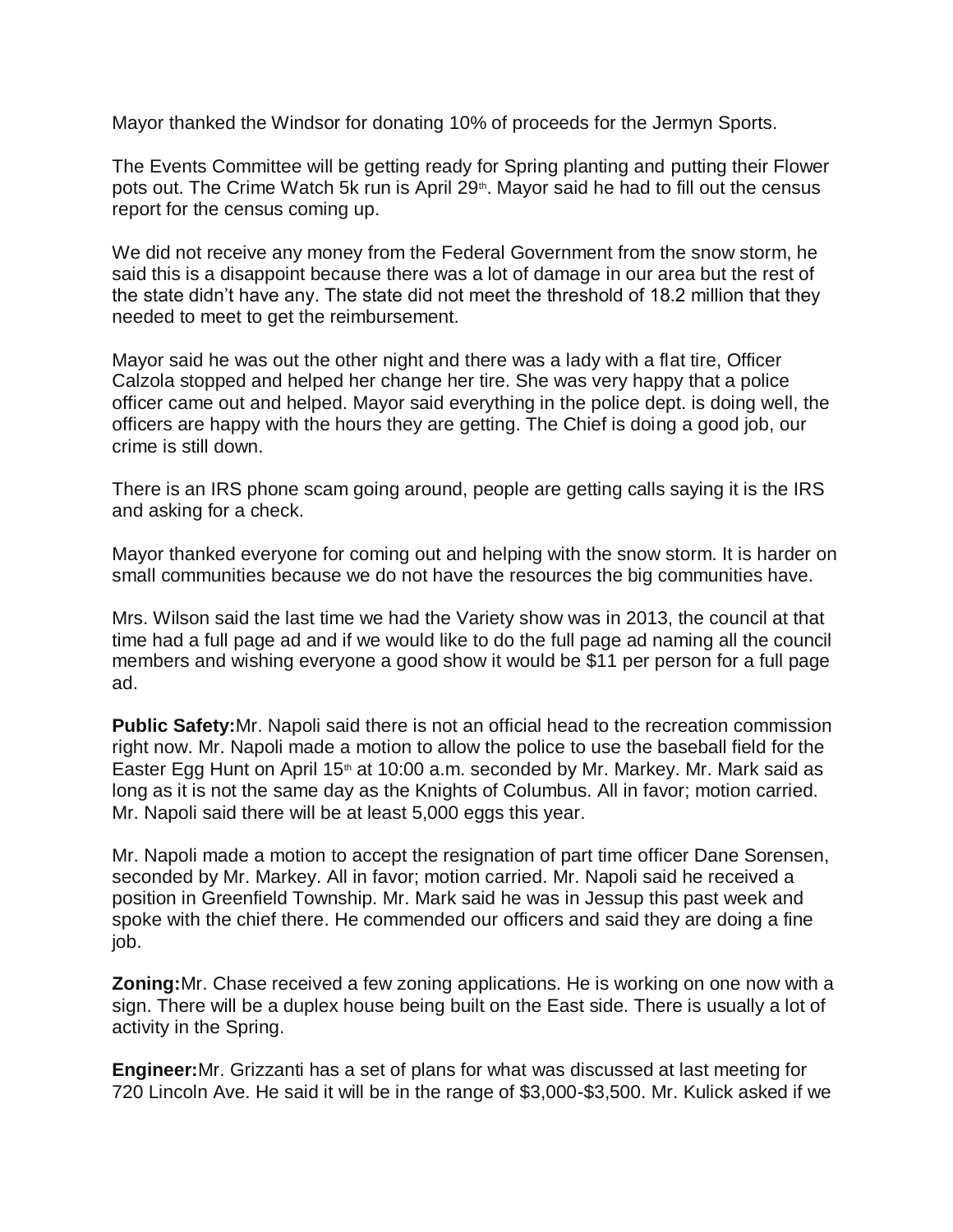were going to talk to Mayfield about the costs. Mr. Grizzanti said he told Mayfield that Jermyn was going to talk to Sid Kavulich about the possibility of having the money to do the connection. Mr. Napoli asked about the water coming down from the road. They will do a little more of a paved lip at the driveway so the water does not come down and run over the driveway onto the properties. Mr. Kulick said we did not have any plans or anything to approach Sid Kavulich to discuss the sharing of costs. Mr. Grizzanti has a number for Robert Hunt for the property owner who owns the property across the street. Mr. Grizzanti said the pipe is completely intact both ways. Mr. Smith asked Mr. Grizzanti if the plans will help alleviate the situation. He said yes, it is going to stop that whistle pipe from clogging and spilling over the road onto the property. Our thought of also adding the catch basin on top and running it down the hill will also help. The water on top is coming from Mayfield. Mr. Mark said we would have to approach Mayfield. Mayor Smallacombe said we would have to approach the land owner because it would be running down his property. Mr. Napoli said to get the quotes and we can go to Mayfield with them. Mr. Grizzanti suggested getting 3 quotes. Mr. Smith said he thinks we should accept quotes as presented by Tony and we take a look at them at the next meeting and see what we can do after that. A motion was made by Mr. Smith to get 3 quotes based on KBA's plans and have the quotes back for the next meeting on April 20, 2017, seconded by Mrs. Wilson. All in favor; motion carried. Tony will leave copies of the plans in the Borough office.

There was a hole that opened up on Garfield Ave; Jack Brennan's property. Tony called up OSM to look at it; he did not hear anything back on this yet.

Mr. Kulick asked if there is anything new on the MS4. Mr. Grizzanti said Jermyn is not on the panic list. The city of Carbondale is since the meeting. Mr. Kulick, Mr. Markey and Mr. Napoli attended the MS4 presentation. Mr. Kulick said it is a big financial issue waiting to happen. Mr. Markey said he read in the PSAB newsletter that they are looking at the possibility of making it legal for Municipalities to be able to assess a fee to residents for MS4 Storm Water Management.

**Fire Chief:**Mr. Rood said the house next to Battenberg Funeral home is flooded in the basement. He was able to see at least 4 ft. of water. He called the water co. to shut the water main off and PPL to pull the meter. The number on the building he called is a company that does maintenance or overlooks the property. The house is owned by a bank. He was concerned because he couldn't get in the house to pump it out. He asked if there is any way to get a number for someone who is in charge of the house. He said there was no way to get a hold of anyone. Mr. Kulick asked what number is on there. Mr. Rood said it is a Sheriff's sale number and the mortgage company. Mr. Kulick said the bank hired someone to manage the property. Mr. Kulick said at some point it would become an emergency situation. Mayor Smallcombe said if someone else's property is at risk we will do something. Mr. Rood said the river levels are ok.

**Tax Collector:**There was 4 checks, 2 for the garbage and 2 for the real estate taxes.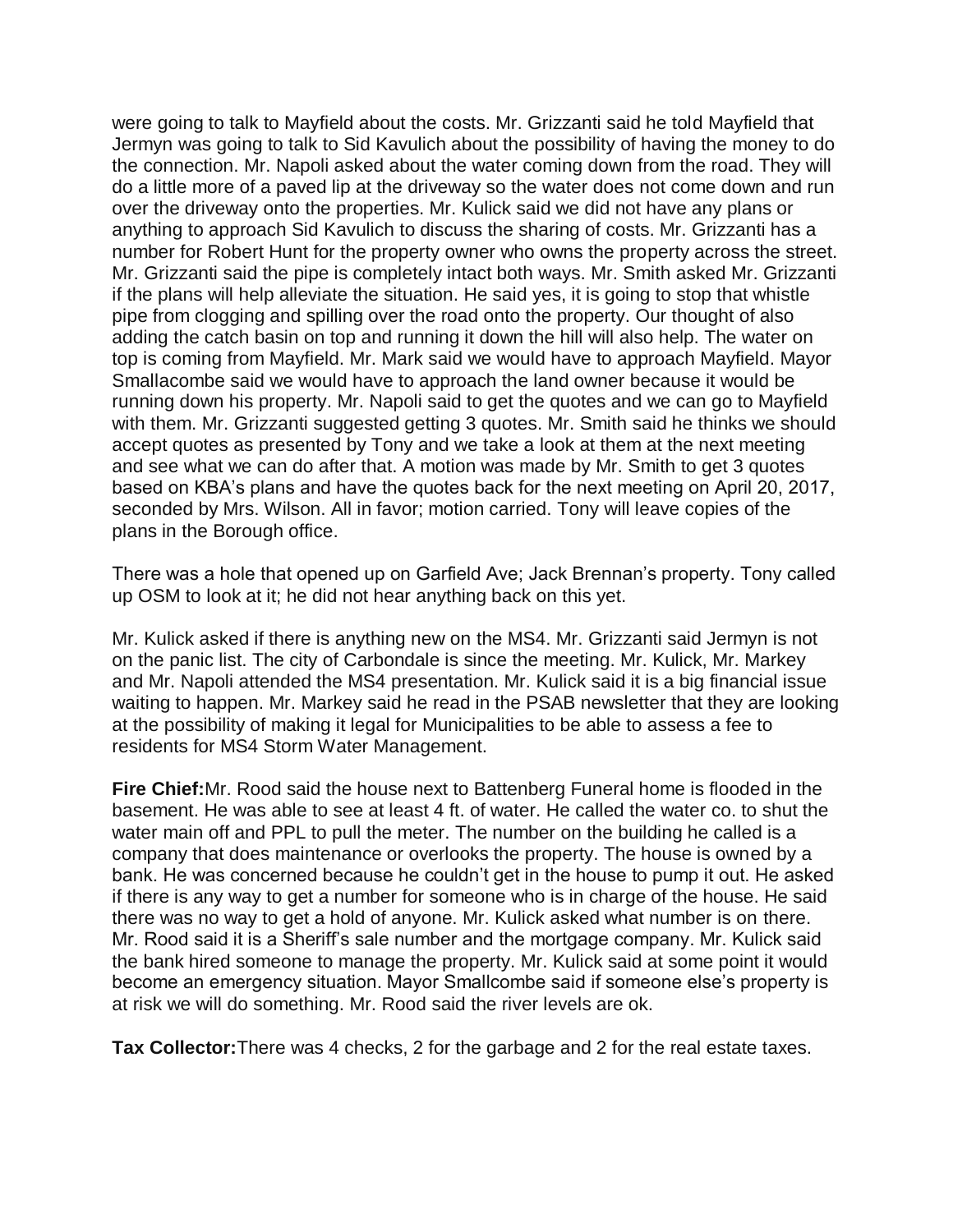**Solicitor:**There is a resolution regarding the Covered Recycling Act. It is a resolution that would be submitted to the Commonwealth Legislatures asking to amend the act due to some problems that a lot of people are having across the state. The manufacturers are supposed to cover costs of recycling and buy back of their materials for their electronics but they only have to go up to a certain quota and then after that the recycling centers get full and start upping their prices. This causes people to start discarding their electronics in the woods or in the street. A motion was made by Mr. Markey and seconded by Mr. Napoli to pass the resolution amending the covered device recycling act. All in favor; motion carried. Mr. Mark asked if this should be passed down to other Boroughs and they can join in on this. Mr. Markey said we will get a copy of it and send it to the Lackawanna Recycling Coordinator and she will send it to everyone.

We received a Right to Know request and we are asking for an extension. It is regarding a collective bargaining agreement with the police.

Atty. Harrison talked to the attorney representing the buyer of the DPW garage, his idea is to split the cost of the realty transfer tax on the sale and his client will not seek any future contribution for the siren in regards to the electricity. The estimate would be about \$400-\$700 to split the cost. Mr. Markey said the only concern is if he does not pay the electric bill the siren would be shut off. Atty. Harrison said it would be in the agreement of sale and also to access of the building. A motion was made by Mr. Napoli and seconded by Mr. Parks to split the realty transfer tax in lieu of any further compensation by the Borough for electrical services. All in favor; motion carried.

Atty. Harrison said they are working on having 3 simple ordinances to replace the International Property Maintenance Code. Mr. Kulick attended a seminar by the PSAB and said for a town like us we do not need the International Property Maintenance Code. We need something concise and simple for whoever the code officer is doesn't have to look through a big book. The 3 ordinances will have the fines listed. These will take the place of the International Property Maintenance Code, making it very simple and easy to follow.

**DPW:**Mr. Markey said the state did not meet the 18.2 million dollars for the storm. We were only able to submit our worst 48 hours. Our worst 48 hours that we submitted for would have been for the Friday after the storm to Sunday after the storm. Our biggest expense was for storm removal from Virbitsky's. We put in for \$7,802.39 for reimbursement from the Federal Government, which includes the snow removal expense. What we actually spent includes DPW workers time that were already working anyway and truck hours, fuel were almost \$19,000. Mr. Markey said our biggest added expense was the snow removal. Mr. Markey thanked all of the DPW that helped during the storm; the full time and part time. They did a wonderful job; they were working around the clock. Mr. Markey said during the storm we were able to test our new Rapid Cast system. He said it worked very well for us, we had a couple technology glitches during the storm but it worked out.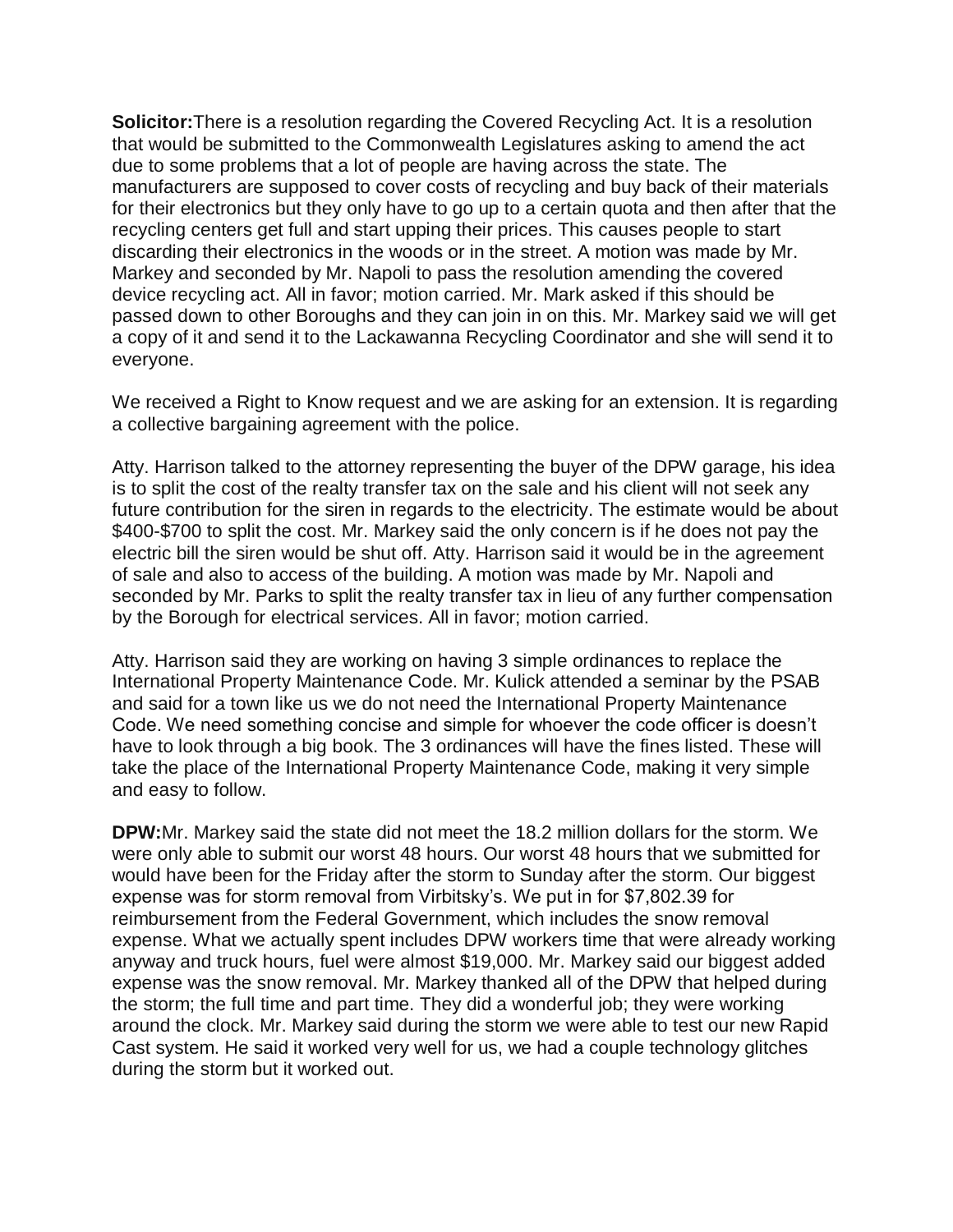PPL is starting the street light conversion to LED lighting. Mayor Smallcombe said the lights make a big difference. Mr. Markey said we can convert the baseball field lights to LED with no upfront cost. He said there is no upfront cost and we will save \$14.58 per month. A motion was made by Mr. Markey to contact PPL and have them convert the lights at the field over to LED, seconded by Mr. Napoli. All in favor; motion carried.

The recycling truck has been sold and picked up. We deposited the money into the DPW Capital Reserve Account. Archbald Borough purchased the truck.

The DPW committee went out and looked at potential sites for a new DPW garage. The 3 sites in question, the first 2; Mr. Parks found out they are owned by Bardane's. Mr. Parks went to verify and spoke to them there. Mr. Parks said they would look into it and told them how much we need. They would entertain the idea and prefer we took the track side of the property. The third site is 22,000 sq. ft. on Powder Mill Ln. which is by the Heritage Trail and access to the sewer plant. Mr. Markey said he asked the solicitor to look at what we own there. Mr. Markey said we are going to do a cost analysis on what it would cost to purchase the property from Bardane's and to see what it would cost to run utilities on the property we currently own off of Powder Mill Ln. Mayor Smallacombe said to make sure it is not in a flood zone. Mr. Smith asked about the property across from the Pallet Company. Mr. Markey said they have everything rented out there. Mr. Chase said it will be rented for a few more months.

Mr. Markey said we are going to need to put a new drain pipe across the road right by the Crystal Fire Co. the corner of Bacon and Madison. He said it is failing right now. Mr. Markey said we are going to have to dig up the road to put new pipe in.

Mr. Markey said that UGI has been getting pave cut permits from us and they have not been paying the invoices. UGI was sent two copies of the invoice. Mr. Smith asked if we just passed the new ordinance on this for the pave cut fees. Mr. Markey said yes.

Mr. Kulick asked Mr. Markey what the situation is with the lawn tractors. Mr. Markey said we are down to one and that is the one we bought last year. Mr. Markey said he has some costs on different used ones and also some costs on some new ones. Mr. Markey said if we go with a John Deere dealer we would get COSTARS pricing and we can also finance so we do not have to incur a huge cost all at once.

**PUBLIC SAFETY:**Mr. Napoli wants to remind everyone about the Easter Egg Hunt on April 15th.

**FINANCE:**Mr. Smith said he will be in touch with Mrs. Wilson and Mr. Markey early next week to set up a meeting for the Finance Committee. They will review the first quarter for this year and will try to make some adjustments where they can. Mr. Smith said they will report back to council for the first meeting in May.

**RECREATION/SHADE TREE:**Mrs. Wilson said she has not heard from the recreation committee in a while and since the head of the commission resigned that may be the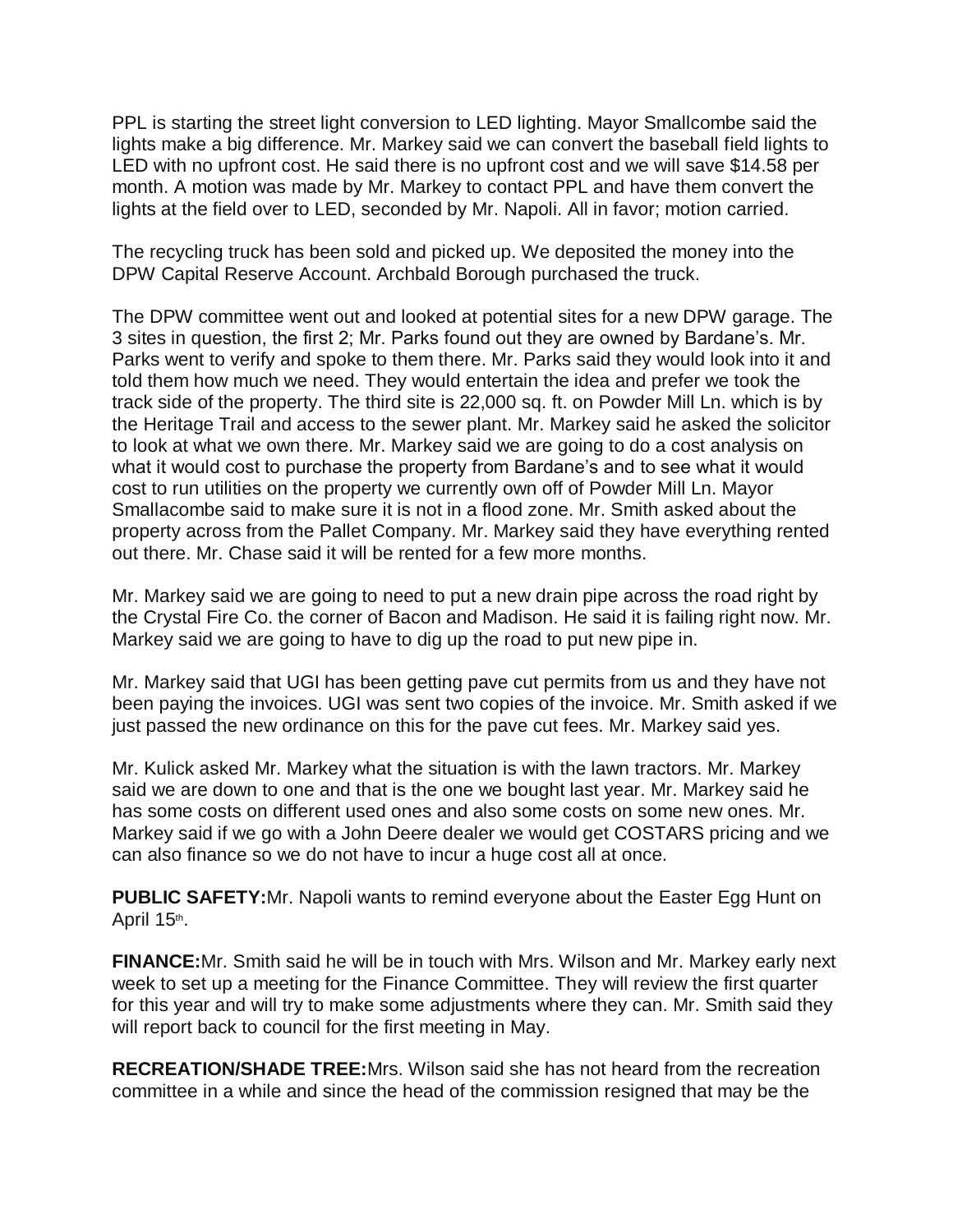reason why she has not heard from them. Mr. Napoli said he believes this happened within the last week. Mr. Markey said he does not think anyone ever received a letter of resignation. Mr. Smith suggested that Mrs. Wilson should contact the recreation commission to set up a meeting to see where they are at and try to get a chair person for the commission.

Clean up month is coming up and the town wide yard sale advertising will be going up. Mrs. Wilson said all the advertising will be going up after Easter. They will be going to the schools for Arbor Day.

Mrs. Wilson said the cans that the Events Committee put out are not being picked up by the garbage company. The one in front of Sterling Pharmacy is not being picked up. Mrs. Wilson said Sterling has it in under their awning so it does not get filled up with water and it may be the reason why it is getting ignored. Mr. Napoli said may be because its back by the store the garbage company may think it is the stores and they do not want to touch it.

Mrs. Wilson said the day that we had all the snow we were unable to fax. The new phone and fax system is all on the computer. Mrs. Wilson suggested we have two ways to fax. She said if there is an emergency and we have to hard copy fax we should be able to. If the police fax is hard copied not e-fax would there be any objections to that? Mayor Smallacombe said it is definitely a good idea to have an alternate fax. A motion was made by Mrs. Wilson and seconded by Mr. Mark to have a dedicated fax line in the police department. All in favor; motion carried.

**GYM DOORS:**Mrs. Wilson said we received partial payment on one set of double doors last year. The second set of double doors we did not get an estimate on to send to them and it has been over a year. Mrs. Wilson said she contacted Bear Prints and Mr. Gasper more than once. We received one quote from Art Tech Glass. The quote is for \$5,740.00 Mrs. Wilson said half of that we received from last year and the other half, since we are not getting our heating and air conditioning in here we can use that half until we square away with the insurance company. Mr. Smith said our last meeting with Joe Garvey our auditor; the Borough is not in great financial position. It seems that we keep spending; Mr. Smith said it is not against anyone's proposal. He said our budget was blown by a legitimate expense in the snow removal department. If we keep spending like this, we are going to be in trouble and he does not believe we should approve this or anything until the Finance Committee meets. Mr. Smith's recommendation to council is that we wait until the finance committee meets and that we not spend money anymore. Mrs. Wilson said she agrees but if there is a break in in the building and there is damage, the insurance company will not pay anything until the doors are fixed. Mrs. Wilson said this year we budgeted \$5,000 for a heat/AC pump for this room and it was downed last meeting and we are not getting it now. Mr. Smith said that is not true, we are getting air conditioners in this room and the cost is going to be less. Mr. Markey said we had \$4,800 budgeted and the cost is going to be about \$1,640. Mrs. Wilson said basically we have the money for those doors. Mr. Markey asked if the money is in the general fund or is it sitting in a separate account. It is in the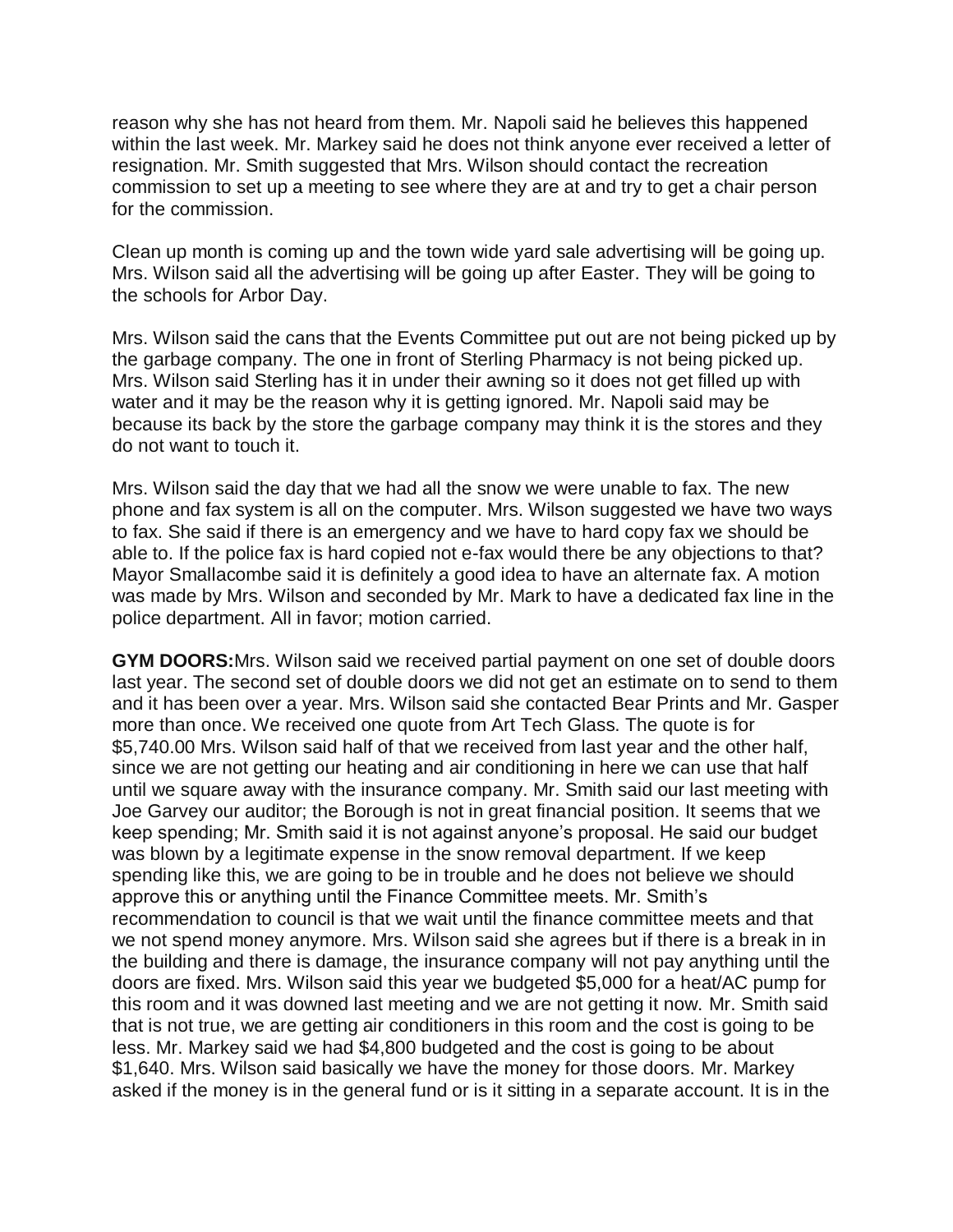general fund, we received the money last July. Mr. Smith said we have a problem and our number one concern is to take care of the residents. Mr. Hunt sat here tonight and we have a problem with his property. Mr. Smith said in his opinion that has to be taken care of number one, it was not budgeted. Mr. Mark said this problem should have been solved when the Rosmelia's had the problem. Mr. Parks said the problem continues because the stuff coming down from the hill isn't going into the drain properly and going over the driveway. The water was not supposed to go over the driveway but the previous homeowner's didn't want a blacktop berm in the driveway because they said they said it would cause damage to their vehicles going over the driveway. Mr. Kulick asked what risk are we taking by not fixing the doors. Mr. Smith asked on the \$5,000 did we receive half already. Mrs. Wilson said we submitted a claim for one door. We did not submit for two doors. Mr. Chase gave a price for one door and later on looked and saw the other door was damaged. No one knew the other door was damaged until Mr. Chase looked at it. We received about \$2,300 from the insurance company. Mr. Smith said it doesn't make sense, we got money from the insurance company and nothing was done.

Mr. Smith asked where are we going to get the \$7,000 to pay for the snow removal. Mrs. Wilson said these doors need to be fixed before there is an emergency. Mr. Napoli said didn't we make \$7,000 on the new rental fee. Mr. Kulick asked Mr. Chase about the specifications on the quote if we have to have these. Mr. Chase responded yes because they are fire doors.

Mrs. Wilson made a motion to have the gym doors replaced and contact Art Tech Glass Co. Mrs. Wilson said it has been a long time coming it has almost been a whole year. No motion carried lack of second motion. Mr. Smith said we will come back with a recommendation.

**Parking Lot:**Mrs. Wilson said we have the grant money to pave the parking lot. It is for \$50,000. She is not sure of the time limit it has to be used by. Mr. Kulick said he knows we have some time on it, at least until 2018 to do something. Mr. Markey asked why we can't put it out for bid. Mrs. Wilson said it will be well more than \$50,000. Mr. Smith said there is money set aside for the parking lot; we do not know what it is going to cost. KBA gave us an estimate of \$106,000. Mr. Parks said to put it out for bid and we can always deny the bids. Mrs. Wilson made a motion to put the parking lot paving project out for bid as per specs by KBA, seconded by Mr. Parks. 6 yeas, 1 no. Motion carried.

Mr. Mark had a meeting with Representative Sid Kavulich in regards to the DPW truck. He will fund the truck through the gaming money. It is for \$71,070. We will have to fill out the paperwork. Mr. Mark said with this flood control project we are going to be responsible for maintenance he said to make sure we put in for a truck or equipment that we are going to need to clean that out. We should be able to get that through the money Senator Blake has on the side.

Mr. Kulick said he sent Senator Blake a message about the money that was given to other municipalities. He asked if we did something wrong and what we need to do so we